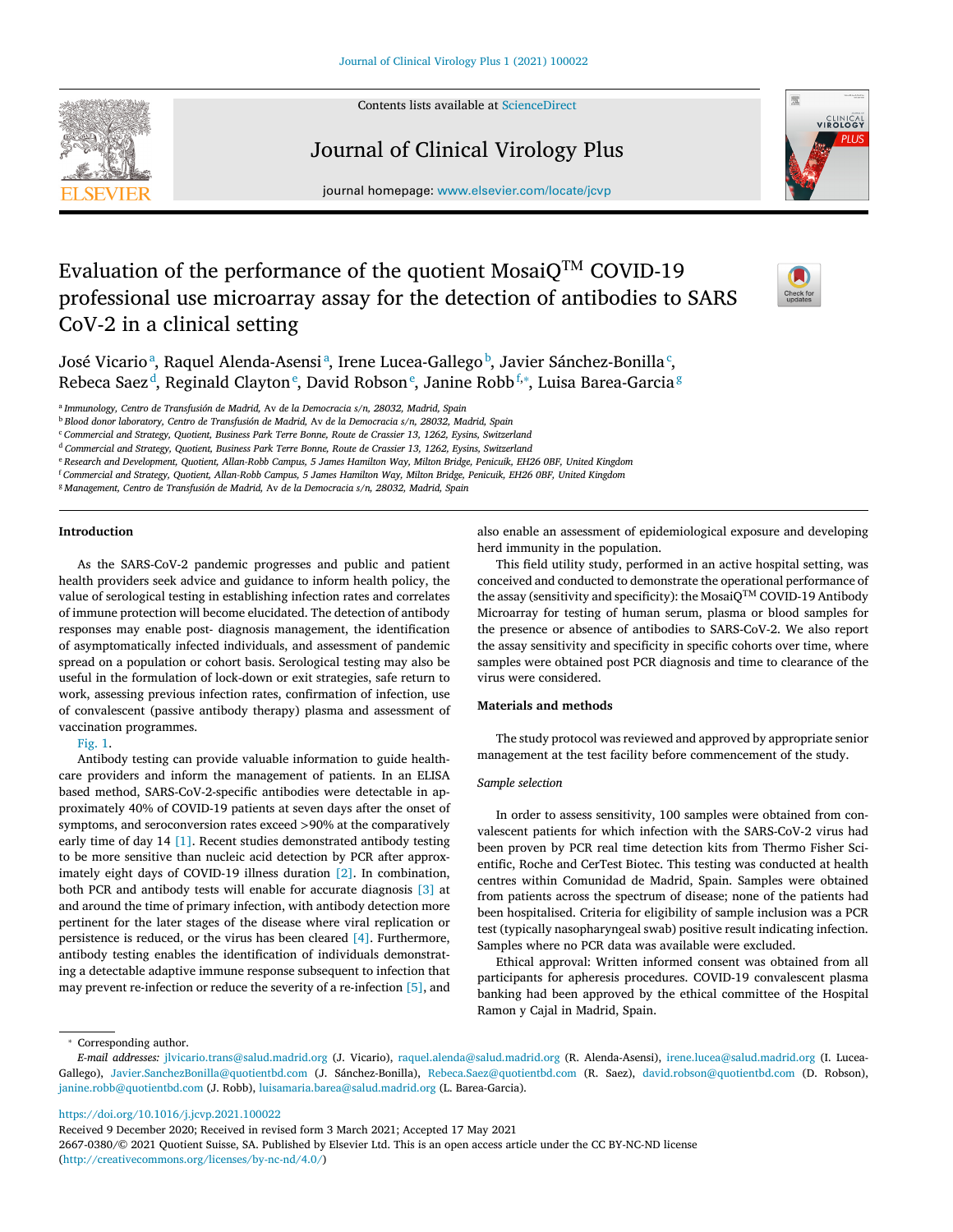#### **Fig. 1.** MosaiQ COVID-19 micro-array.

<span id="page-1-0"></span>

To test the specificity of the assay, 404 EDTA plasma samples from healthy blood donors, presumed negative for SARS-CoV-2, were tested. These samples were collected and cryopreserved in 2015, and therefore the negative criterion was they were from a population cohort prior to the pandemic and consequently negative for antibodies to SARS-CoV-2.

All samples were brought to room temperature at least one hour prior to testing. Plasma and serum samples were gently mixed and centrifuged prior to testing.

#### *Test procedures*

#### *MosaiQ Microarray Method*

Testing was performed over three days. All samples were tested on the Quotient MosaiQ system as per instructions from the manufacturer. All positive sample testing was completed in one day, with all other samples tested over a further two days; sample loading was dependent on operator availability and not a limitation of the system. The time to first result on the system was 35 min, with each subsequent result being generated every 24 s, processing 125 samples per hour.

The MosaiQ Instrument was installed and validated according to manufacturers' instructions, utilising the MosaiQ COVID-19 Antibody Microarray Magazines, each of which contained 250 microarrays. The MosaiQ COVID-19 Antibody Microarray was used in combination with the MosaiQ System for the automated determination of the presence of antibodies directed to SARS-CoV-2 antigens in plasma, serum or whole blood. The MosaiQ COVID-19 Antibody Microarray enables the detection of antibodies directed to the spike protein specific to SARS-CoV-2. The proteins (antigen) are immobilised during a printing process onto single use microarrays. The assay combines antigen-antibody interactions with automated image capture and subsequent image analysis, providing a result interpretation of the reaction. Each microarray houses two panels: one comprising COVID-19 antigens and controls for the qualitative determination of human antibodies against SARS-CoV-2 and an empty panel with no printed probes. The proprietary quickloading magazine enables high throughput screening of samples within a clinical laboratory setting.

Sample and diluent are dispensed together by the MosaiQ instrument onto the COVID-19 Antibody Microarray. An incubation step enables antibodies (if present) to bind to the printed antigens on the glass and is followed by removal of unbound antibodies using a wash buffer. This is then followed by addition of a detection reagent containing a goldconjugated secondary antibody formulation that binds to human IgG and IgM. Excess detection reagent is removed by washing and an additional wash precedes the final stages of the assay. Finally, the addition of enhancement reagent provides a soluble silver solution, which nucleates on the gold nanoparticles and increases the diameter of the gold nanoparticle. Subsequent washing with purified water reveals a readily detectable reaction by reflection of incident light during image acquisition and analysis by the instrument.

The instrument optical system imaged and analysed each microarray and delivered a positive result (reactive) or negative result (nonreactive) accordingly.

#### *Immunochromatography method*

Qualitative detection of IgG/IgM antibodies against recombinant nucleocapsid SARS-CoV-2 was performed by colloidal gold immunochromatography (Genobio Pharmaceutical) according to the manufacturer's instructions. In this assay, the result was determined by the presence or absence of a test line and a control line; the presence of two lines (test and control) indicated a positive result; presence of control line but no test line was negative. A faint but visible line at the test position was interpreted as undeterminate, whereas an absence of the control line was an invalid result.

# *ELISA method*

SARS-CoV-2 spike protein antigen was coated onto a 96-well microplate through passive adsorption. The microplate was then blocked using a commercial blocking buffer containing BSA. Samples and positive and negative controls were then added to the microplate and incubated. Following a wash step to remove any unbound material, the microplate was incubated with a secondary antibody labelled with horse radish peroxidase (HRP). The secondary antibody bound to any antibody that has attached to the microplate well. Anti-IgG and Anti-IgM secondary antibodies were used separately. Following another wash step, tetramethylbenzidine (TMB) substrate was added. Any bound secondary antibody HRP reacts with the TMB to generate a signal. The microplate was read using a standard spectrophotometer.

#### *Quality control samples*

Positive and negative control samples were provided in kit form by Quotient and were used with the MosaiQ COVID-19 Antibody Microarray assay. Acceptable control results were achieved before proceeding with testing of samples.

# *Data analysis - sensitivity*

Sensitivity was defined as the percentage of expected positive samples reactive on the test system, samples being from patients previously diagnosed with SARS-CoV-2 infections using nucleic acid detection (RT-PCR) of SARS-CoV-2.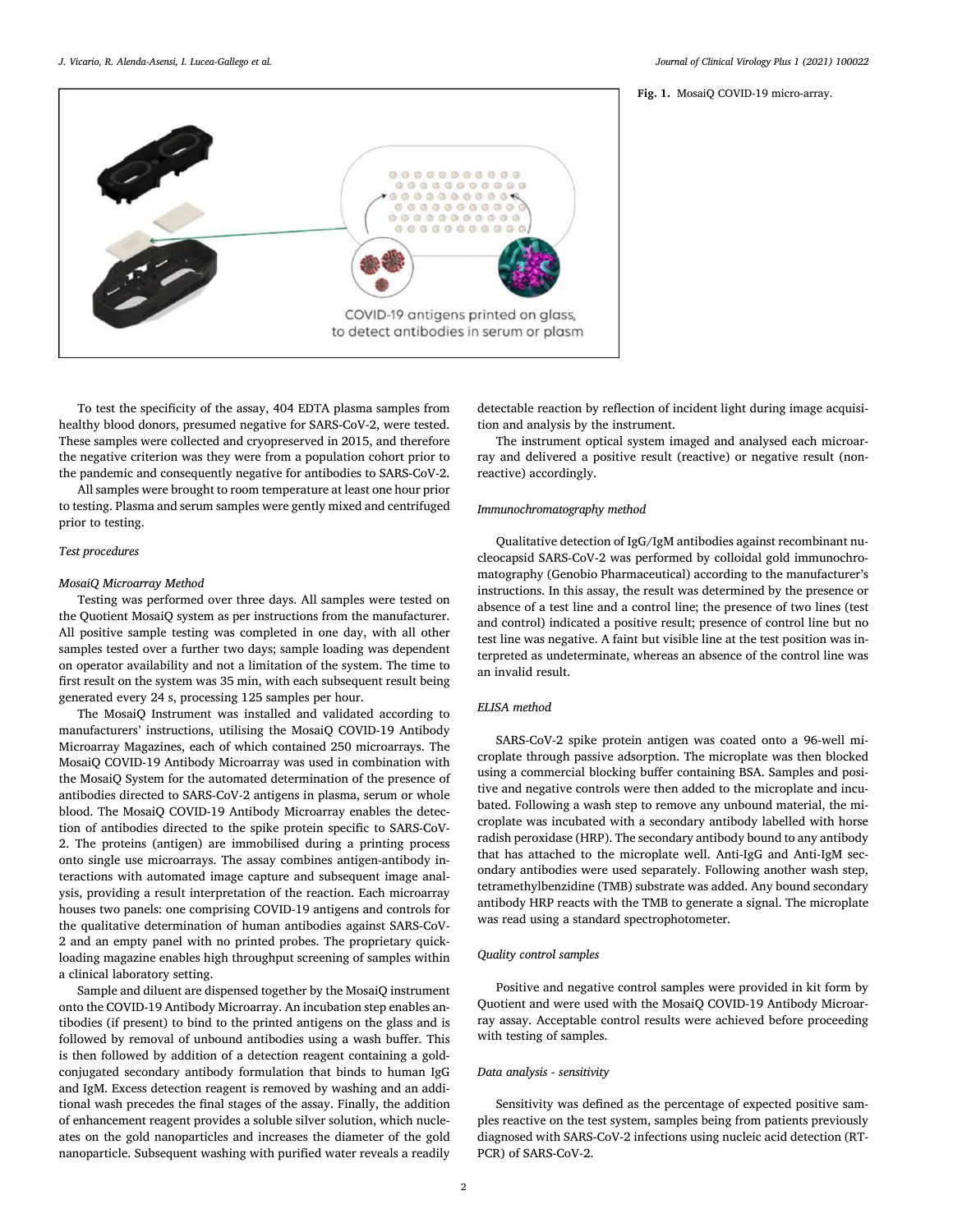#### **Table 1**

Discordant sample resolution.

| Sample ID | MosaiO COVID-19<br>Antibody Assay result | Immunochromatography<br>IgM                      | IgG                                 | <b>ELISA</b> determination<br>ELISA IgM | ELISA IgG            |
|-----------|------------------------------------------|--------------------------------------------------|-------------------------------------|-----------------------------------------|----------------------|
| $\Lambda$ | False Positive<br>False Negative         | Not tested<br>Weakly reactive/<br>indeterminate* | Not tested<br>Negative              | Negative<br>Negative                    | Negative<br>Negative |
|           | False Negative                           | Negative                                         | Weakly reac-<br>tive/indeterminate* | Negative                                | Negative             |

<sup>∗</sup> Result ambiguous; elicited results at or around the limit of detection of the assay and therefore classed as weakly reactive/indeterminate.

### *Data analysis - specificity*

Specificity was defined as the percentage of all negative samples from 2015 (pre-SARS-CoV-2) identified as non-reactive for SARS-CoV-2.

### *Data analysis – Confidence Interval (CI)*

Confidence interval was determined using an online tool. 95% was used as the desired level of confidence.

## **Results**

#### *Overall results*

For the determination of assay specificity, an initial panel of 404 negative samples were tested. 401 samples returned an expected negative result, and the remaining three samples were investigated for potential discordance or other factors. Two samples in the ostensibly negative cohort were excluded from the study due to sample quality issues and are therefore not reported, reducing the expected negative cohort to 402 samples. The third reported sample was considered potentially discordant following a positive result in the MosaiQ COVID-19 Antibody Microarray assay; yet this sample was obtained from a negative donor (sample collected in 2015, pre-SARS-CoV-2). Upon testing in the ELISA assay, this sample elicited a negative result and therefore it was concluded that the true serological status of the sample is negative for both IgM and IgG antibodies to SARS-CoV-2. As the sample reported as positive in the MosaiQ COVID-19 Antibody Microarray, one false positive on the MosaiQ COVID-19 assay is reported in this study.

For the determination of assay sensitivity, 94 samples from a total of 100 expected positives returned a positive result. Four samples were removed from the dataset as full investigative resolution was not performed and therefore could not be included, with the remaining two samples investigated for potential discordance (Table 1). One of the potentially discordant samples (Table 1, Sample Y) reported ambiguously for IgM in the immunochromatography method. The specificity of the Anti-IgM assay is not formally comparable to the study system and therefore this sample was further investigated by the ELISA method. The absence of both Anti-IgG and Anti-IgM in this sample was established by ELISA, indicating that this sample, although obtained from a convalescent patient testing positive for SARS-CoV-2, was truly seronegative, and most likely a sample from a non-seroconverter in the patient cohort. Similarly, Sample Z reported ambiguously for IgG in the immunochromatography method, yet this was not detected in the ELISA method. Samples Y and Z were considered truly seronegative samples. Both samples were taken more than 14 days post PCR positive diagnosis indicating that, in a manner and proportion consistent with the literature [\[1\],](#page-3-0) these samples were obtained from patients that developed no humoral response to SARS-CoV-2 infection.

#### *Specificity (negative percent agreement)*

401/402 expected negatives returned a negative result, with one false positive reported, resulting in an overall value for the assay specificity, or Negative Percent Agreement (NPA) of 99.8%.

# *Sensitivity (Positive Percent Agreement)*

94/94 expected positives returned a positive result, giving an overall value for the assay sensitivity, or Positive Percent Agreement (PPA), of 100%. An initial panel of 100 expected positives were tested and 94/100 returned a positive result; four samples were removed as resolution investigation was not performed, and following investigation, the two remaining samples were found to be non-reactive, therefore confirming the correct result of seronegativity (non-reactive) reported by the test system. The sensitivity, or positive percent agreement, was consequently 100% in this study as 94/94 positive samples were reactive.

#### *Sensitivity grouped by time between positive RT-PCR result and sample age*

Samples were grouped according to the time between the positive RT-PCR result and sample collection [\(Table](#page-3-0) 2). MosaiQ COVID-19 Antibody Microarray found all samples reactive at 0–7 days, 8–15 days and more than 15 days after positive PCR result, therefore showing 100% sensitivity regardless of sample age since time of presenting a positive RT-PCR result. Included in the 0–7 days group were two samples taken from patients only four days after the RT-PCR positive result was obtained.

*Sensitivity grouped by time between RT-PCR positive and RT-PCR negative result*

Samples were evaluated according to the time between the positive RT-PCR result and the occurrence of a negative RT-PCR result [\(Table](#page-3-0) 3). MosaiQ COVID-19 Antibody Microarray demonstrated 100% sensitivity for all patient samples tested, regardless of probable duration of infection with SARS-CoV-2.

#### **Discussion**

The summary performance of 100% sensitivity (Positive Percent Agreement) and 99.8% specificity (Negative Percent Agreement) represents excellent performance for an *in vitro* diagnostic serological assay. Furthermore, in the context of required levels of sensitivity and specificity required for licensure of an *in vitro* diagnostic assay in the EU and the US, this level of performance is suitable [\[6\].](#page-3-0)

There were two samples which returned initial unexpected nonreactive results, and following a detailed investigation, were shown to be seronegative; the samples were obtained from patients that did not undergo seroconversion. In the event of non-seroconversion, an antibody negative result would be expected and the test system therefore showed the correct result as no antibodies to SARS-CoV-2 are present. This interpretation is consistent with data from studies conducted in the Wuhan and Guangdong areas in the initial outbreak; there is now significant data to show that a small percentage of patients do not seroconvert for IgM and IgG, and therefore, this result would be consistent with that lower level of unusual immune responses in the cohort [\[1\],](#page-3-0) and is at a comparable level to that seen in the Chinese studies [\[2\].](#page-3-0) Of course, the true serological status of a patient must be interpreted